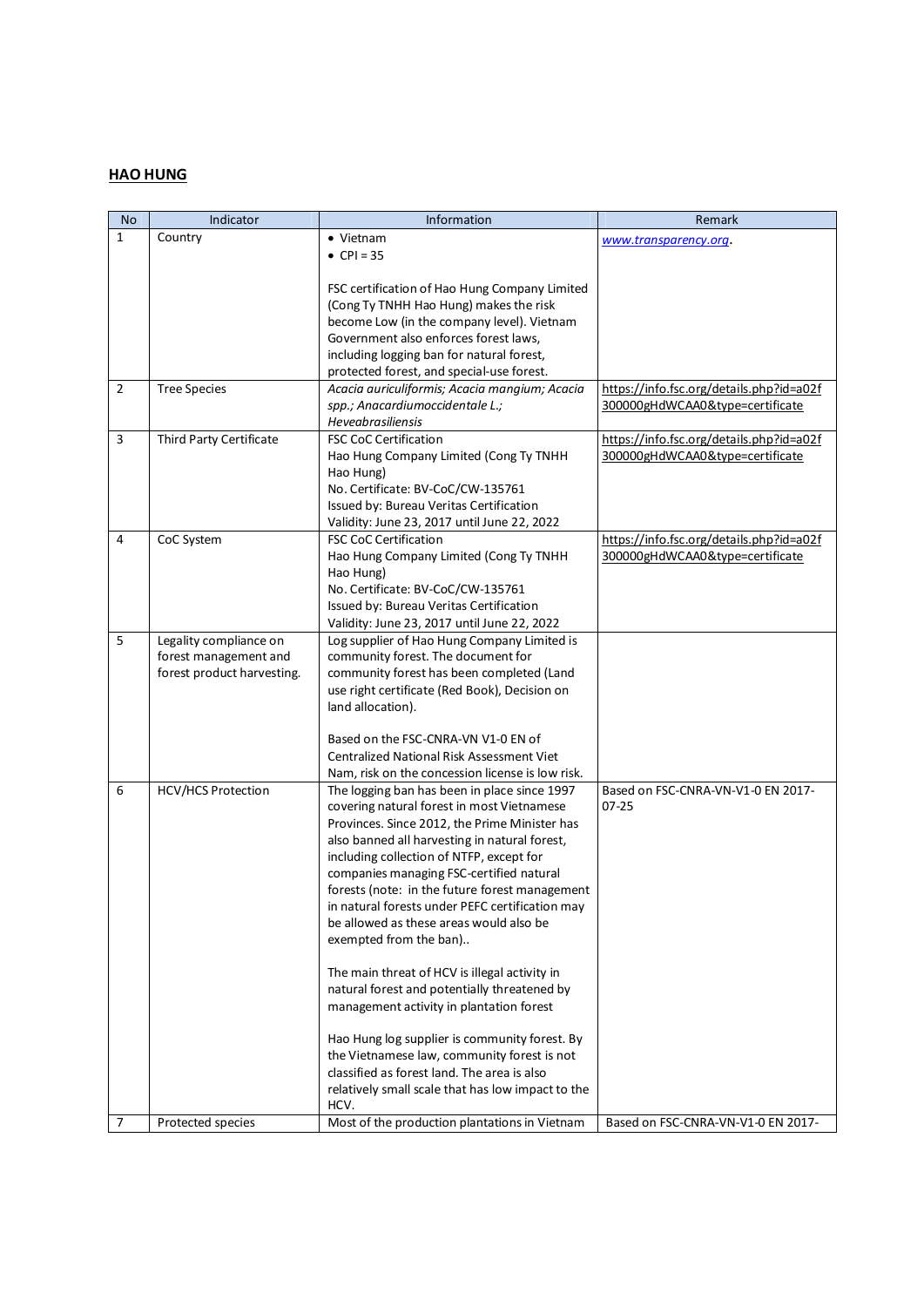| No | Indicator                                                              | Information                                                                                                                                                                                                                                                                                                                                                                                                                                                                                                                                                                                                                                                                                                                                                                                                                        | Remark                                                                                                                                                                                                                                                                                                                                                |
|----|------------------------------------------------------------------------|------------------------------------------------------------------------------------------------------------------------------------------------------------------------------------------------------------------------------------------------------------------------------------------------------------------------------------------------------------------------------------------------------------------------------------------------------------------------------------------------------------------------------------------------------------------------------------------------------------------------------------------------------------------------------------------------------------------------------------------------------------------------------------------------------------------------------------|-------------------------------------------------------------------------------------------------------------------------------------------------------------------------------------------------------------------------------------------------------------------------------------------------------------------------------------------------------|
|    |                                                                        | are only planted with commercial species such<br>as acacia, eucalyptus, or pine; these<br>commercial species are not listed as protected<br>species under Decree No. 32 of Government.                                                                                                                                                                                                                                                                                                                                                                                                                                                                                                                                                                                                                                             | $07 - 25$                                                                                                                                                                                                                                                                                                                                             |
| 8  | Traditional and Civil Rights.                                          | There is no violence on traditional and civil<br>rights because the issues of violence on civil<br>rights are usually appear against forest<br>company.                                                                                                                                                                                                                                                                                                                                                                                                                                                                                                                                                                                                                                                                            | Based on FSC-CNRA-VN-V1-0 EN 2017-<br>$07 - 25$                                                                                                                                                                                                                                                                                                       |
| 9  | ILO Convention                                                         | Covered in FSC CoC Certification<br>Hao Hung Company Limited (Cong Ty TNHH<br>Hao Hung)<br>No. Certificate: BV-CoC/CW-135761<br>Issued by: Bureau Veritas Certification<br>Validity: June 23, 2017 until June 22, 2022                                                                                                                                                                                                                                                                                                                                                                                                                                                                                                                                                                                                             | https://info.fsc.org/details.php?id=a02f<br>300000gHdWCAA0&type=certificate                                                                                                                                                                                                                                                                           |
| 10 | Work Health and Safety<br>(OHS)                                        | Covered in FSC CoC Certification<br>Hao Hung Company Limited (Cong Ty TNHH<br>Hao Hung)<br>No. Certificate: BV-CoC/CW-135761<br>Issued by: Bureau Veritas Certification<br>Validity: June 23, 2017 until June 22, 2022                                                                                                                                                                                                                                                                                                                                                                                                                                                                                                                                                                                                             | https://info.fsc.org/details.php?id=a02f<br>300000gHdWCAA0&type=certificate                                                                                                                                                                                                                                                                           |
| 11 | <b>GMO</b>                                                             | Based on FSC-CNRA for Vietnam (FSC-CNRA-VN<br>V1-0 EN 2017-07-25 approved at 25 July 2017:<br>" There are a number of legal instruments in<br>place in Vietnam regulating the use GMO<br>(Decision No. 11/2006/QD-TTg, Decree No.<br>69/2010/ND-CP, Circular69/2009/TT-<br>BNNPTNT, Circular72/2009/TT-BNNPTNT,<br>Circular21/2012/TT-BKHCN, Circular<br>8/2013/TT-BTNMT and Circular 2/2014/TT-<br>BNNPTNT. The legislation does not include a<br>ban for commercial use of GMO (trees).<br>However, research has not revealed any<br>evidence of unauthorized use of GM trees,<br>or any commercial use of GM trees. There<br>are currently no reports of any trials of GM<br>trees in Vietnam. The legislation requires<br>licenses for commercial use of GM trees, but<br>no licenses have been issued to date for GM<br>trees | Covered in FSC CoC Certification<br>Hao Hung Company Limited (Cong Ty<br>TNHH Hao Hung)<br>No. Certificate: BV-CoC/CW-135761<br>Issued by: Bureau Veritas Certification<br>Validity: June 23, 2017 until June 22,<br>2022                                                                                                                             |
| 12 | Natural forest conversion<br>into other use since<br>February 1, 2013. | Covered in FSC CoC Certification<br>Hao Hung Company Limited (Cong Ty TNHH<br>Hao Hung)<br>No. Certificate: BV-CoC/CW-135761<br>Issued by: Bureau Veritas Certification<br>Validity: June 23, 2017 until June 22, 2022<br>Regarding to Self Declaration (FSC-POL-01-004)<br>Policy for association of organizations with FSC,<br>Hao Hung, as the FSC certificate should not be<br>directly or indirectly involved in the following<br>unacceptable activities:<br>a) Illegal logging or the trade in illegal wood                                                                                                                                                                                                                                                                                                                 | Information from FSC-CNRA-VN V1-0 EN<br>2017-07-25 that until 2015 conversion<br>of natural forests in Viet Nam was still<br>below the spatial thresholds (0.02%) of<br>this indicator. But, there are significant<br>economic drivers for conversion. Data<br>yield evidence that conversion is<br>occurring on a widespread or systematic<br>basis. |